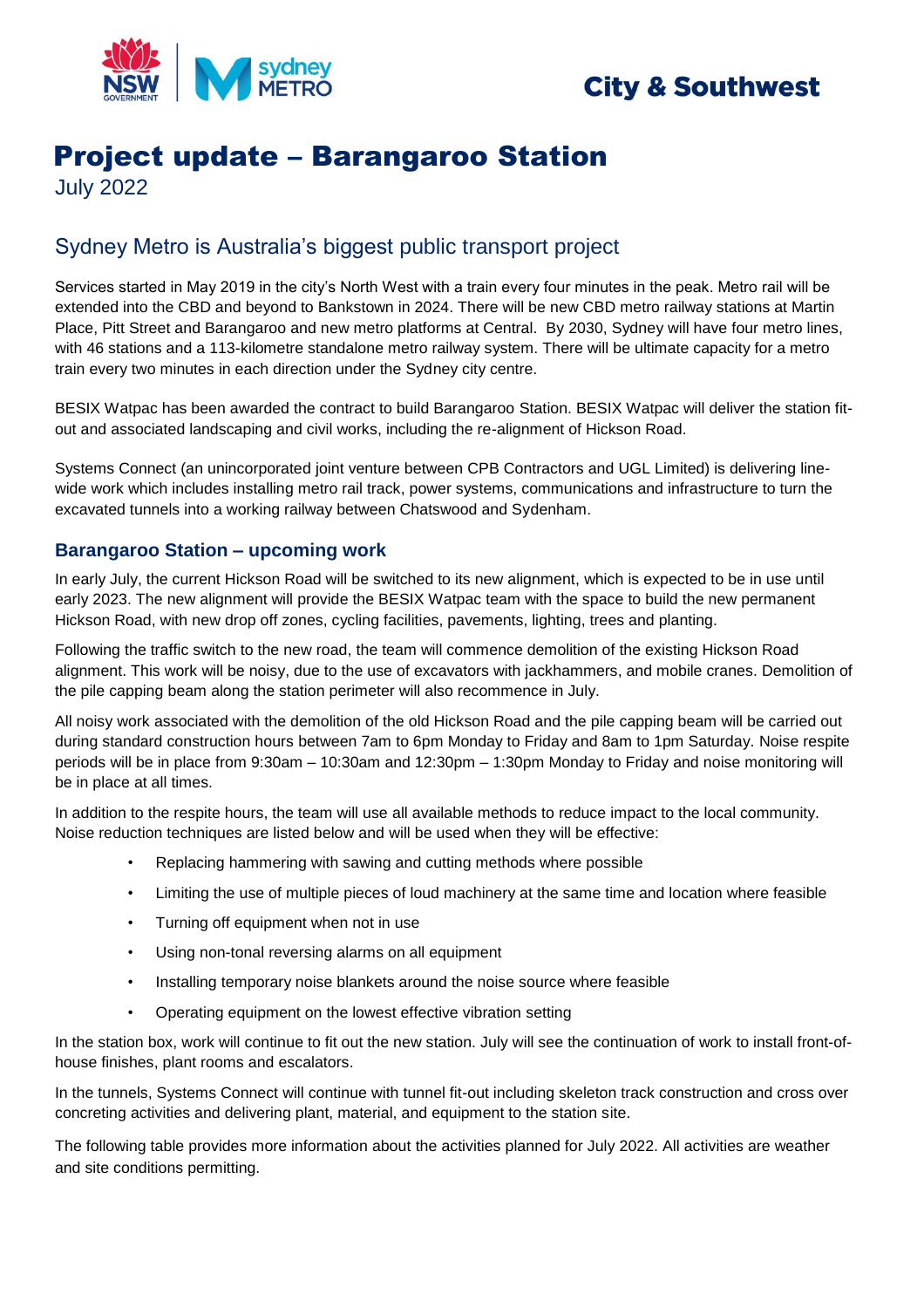# **City & Southwest**



| <b>Location</b>                                                                             | <b>Activities during standard construction hours</b>                                                                                                                                                                                                                                                                                                                                                                                                                                                                                                                                                                                                          |
|---------------------------------------------------------------------------------------------|---------------------------------------------------------------------------------------------------------------------------------------------------------------------------------------------------------------------------------------------------------------------------------------------------------------------------------------------------------------------------------------------------------------------------------------------------------------------------------------------------------------------------------------------------------------------------------------------------------------------------------------------------------------|
| <b>Hickson Road</b><br>(between Dalgety<br>Bridge and High<br>Steps)                        | Completion of temporary Hickson Road construction and traffic switch to new alignment<br>$\bullet$<br>Utility work including trenching, installation and backfill<br>$\bullet$<br>Stormwater work, including excavation (noisy) and pipe installation and High Street<br>$\bullet$<br>stormwater diversion<br>Delivering building materials and equipment for the station and tunnels<br>$\bullet$<br>Demolition of the pile capping beam along the station perimeter (noisy)<br>$\bullet$<br>Demolition (noisy) of the existing Hickson Road<br>$\bullet$<br>Concrete truck deliveries to Hickson Road shaft, including the pumping of concrete<br>$\bullet$ |
| Inside the station<br>box and cross-over<br>cavern                                          | Structural work including blockwork, structural steel and concreting to fit-out the station<br>$\bullet$<br>box<br>Installation of station services and finishes<br>$\bullet$<br>Completing mechanical and electrical works in the tunnels<br>$\bullet$<br>Track slab installation including concrete pumping<br>$\bullet$<br>Station trackway works, including concrete, sleeper and rail works<br>$\bullet$<br>Installation of cable containments and equipment for the communications and signalling<br>$\bullet$<br>systems<br>Installing cables, trackside equipment and cross passage equipment in the tunnels.<br>$\bullet$                            |
| <b>Hickson Road</b><br>laydown facility -<br><b>Systems Connect</b><br>site for the tunnels | Light and heavy vehicle movements<br>$\bullet$<br>Forklift operations<br>$\bullet$<br>Loading and unloading of materials for mechanical and electrical, civil and station work<br>$\bullet$<br>Unloading of materials into skip bins.<br>$\bullet$                                                                                                                                                                                                                                                                                                                                                                                                            |
| <b>Location</b>                                                                             | <b>Out-of-hours activities</b>                                                                                                                                                                                                                                                                                                                                                                                                                                                                                                                                                                                                                                |
| <b>Hickson Road</b><br>(between Dalgety<br>Bridge and High<br>Steps)                        | Preparation of Hickson Road prior to traffic switch (occasionally noisy)<br>$\bullet$                                                                                                                                                                                                                                                                                                                                                                                                                                                                                                                                                                         |
| Inside the station<br>box and cross-over<br>cavern                                          | Delivery of building materials and equipment for the stations and tunnels<br>$\bullet$<br>Structural work including blockwork, structural steel and concreting to fit-out the<br>$\bullet$<br>station box<br>Installation of station services and finishes<br>$\bullet$<br>Track slab installation including concrete pumping<br>$\bullet$<br>Station trackway works, including concrete, sleeper and rail works.                                                                                                                                                                                                                                             |

## **Out-of-hours works on Hickson Road**

The new alignment of Hickson Road will be opening to traffic in early July. To complete the preparation work for the traffic switch, some of the planned work to realign Hickson Road will need to take place out-of-hours to minimise impact to road users.

The evening and overnight work will include laying road base and an asphalt layer to tie into the existing Hickson Road, installing safety barriers, installing hoarding and side gates, and line marking. Some of this work may on occasion be noisy. Noisy work will only occur between 7pm and midnight. We will be carrying out noise monitoring throughout the work.